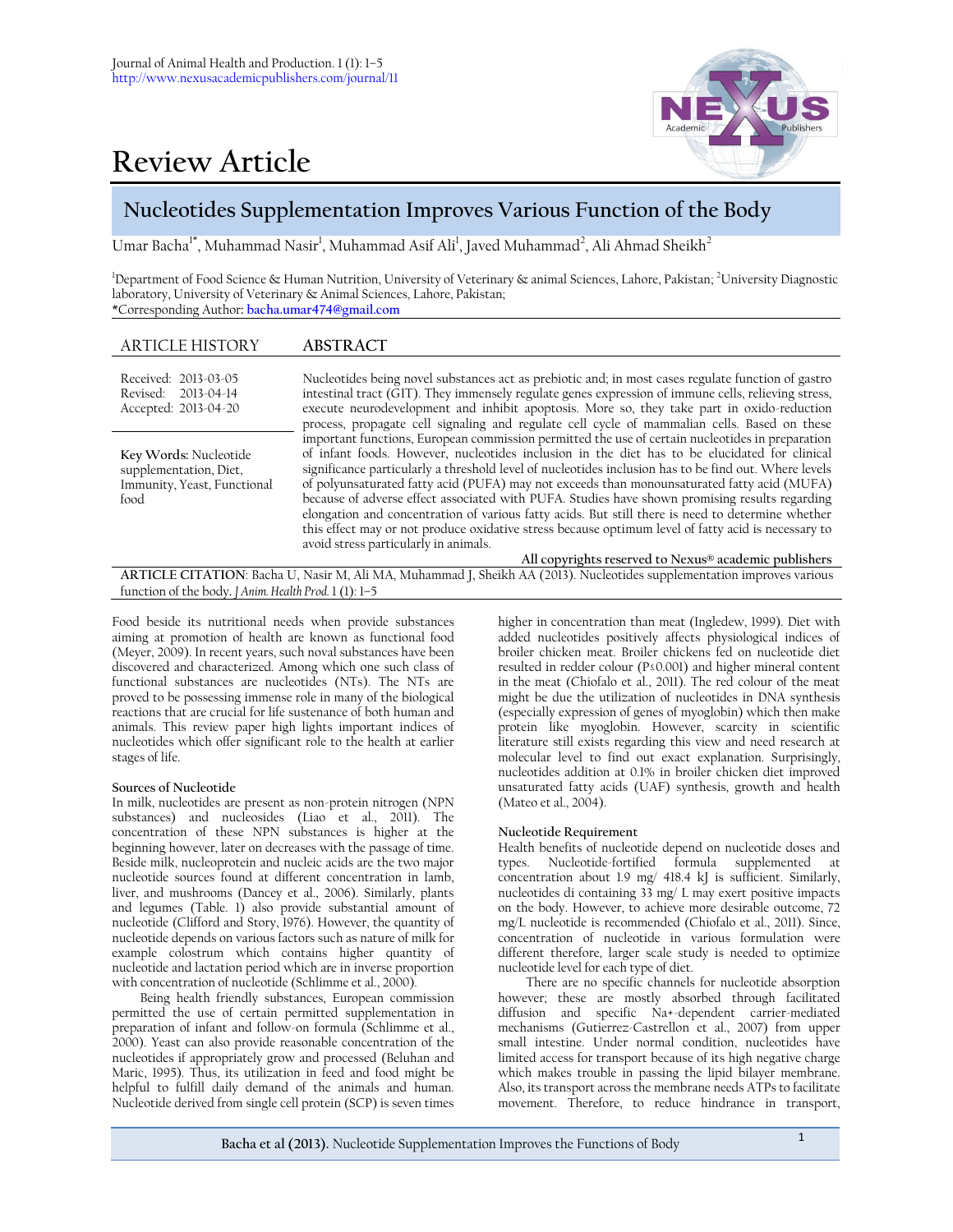

nucleotides are first converted into nucleoside which then can easily pass through lipid membrane.

#### **Storage**

Nucleotides after getting into blood stream store in enterocytes (Uauy et al., 1994). However, these cells stores little amount of nucleotide as compared to cancerous cells which stores greater

quantity of nucleotide. This indicates that normal cells are dependent on constant supply of dietary nucleotides. In animal studies, 2 to 5% of dietary NTs are deposited in small intestinal, liver, and skeletal muscles tissue pools (Bronk and Hastewell, 1987). In fasting state and in young animals, NTs retention elevates in tissues (Sanderson and He, 1994).

|                                                             | Source         | Adenine | Guanine | Hypoxanthin | Xanthine       | Total purine | <b>RNA</b> |
|-------------------------------------------------------------|----------------|---------|---------|-------------|----------------|--------------|------------|
| Table 1:<br>Nucleotides<br>sources of legumes<br>(mg/100gm) | Garbanza bean  | 17      | 14      | 18          | $\overline{7}$ | 56           | 356        |
|                                                             | Cranberry bean | 21      | 19      | 23          | 12             | 75           | 248        |
|                                                             | Split bean     | 88      | 74      | 11          | 22             | 195          | 173        |
|                                                             | Red bean       | 54      | 51      | 15          | 42             | 162          | 140        |
|                                                             | Lentils        | 104     | 82      | 20          | 16             | 222          | 484        |
|                                                             | Blackeye peas  | 77      | 80      | 32          | 41             | 230          | 306        |

Based on data taken from: Clifford and Story, 1976

| Table 2: Yeast sources of nucleotides |  |
|---------------------------------------|--|
|---------------------------------------|--|

| Source                     | Adenine<br>(mg/g) | Cytosine<br>(mg/g) | Guanine<br>(mg/g) | Uracil<br>(mg/g) | Thymine<br>(mg/g) | Total bases | Nucleic Acids<br>(g/kg) |
|----------------------------|-------------------|--------------------|-------------------|------------------|-------------------|-------------|-------------------------|
| Whole Yeast <sup>a</sup>   |                   |                    |                   |                  |                   |             | $33 - 95$               |
| SCP <sup>b</sup>           | 1.73              | 1.00               | 8.75              | 1.73             | 3.72              | 16.93       |                         |
| Yeast                      | 2.77              | 1.75               | 2.54              | 1.91             | 0.24              | 9.21        |                         |
| Yeast <sup>b</sup> extract | 7.32              | 1.35               | 6.24              | 7.33             | 0.33              | 22.57       |                         |

(a=Maloney, 1998; b=Lassalas *et al*. (1993)

| Table 3: Effect of<br>NTs on lipid level                                      | <b>PUFAs</b> | Control | <b>NTs</b> | <b>SE</b> | P-value       |
|-------------------------------------------------------------------------------|--------------|---------|------------|-----------|---------------|
|                                                                               | Cl8:2n6      | 11.94   | 12.19      | 0.16      | 0.2826        |
|                                                                               | Cl8:3n:3     | 0.55    | 0.66       | 0.01      | $\leq 0.0001$ |
| Significant= P < 0.005;<br>(Adopted<br>from:<br>Sanchez-Pozo et al.,<br>1985) | C20:4n6      | 3.41    | 3.51       | 0.13      | 0.6096        |
|                                                                               | C20:5n:3     | 0.62    | 0.43       | 0.02      | $\leq 0.0001$ |
|                                                                               | C22:6n:3     | 2.13    | 1.18       | 0.06      | $\leq 0.0001$ |

**Bacha et al (2013).** Nucleotide Supplementation Improves the Functions of Body <sup>2</sup>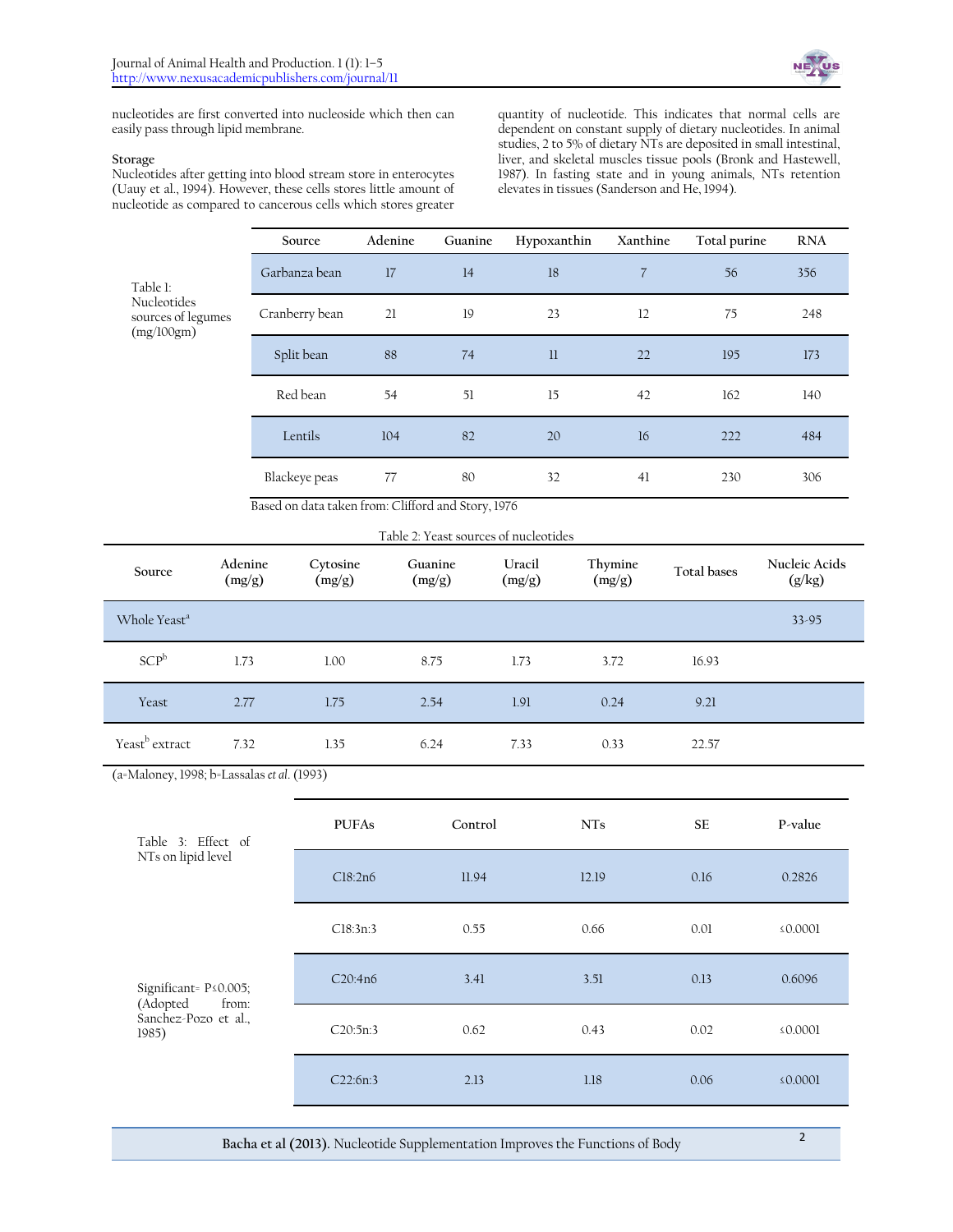### **Bases for genetic information**

The most important function being attributed to NTs are its placement in genetic material as bases for DNA and RNA which control cellular functions of the body cells. Thus DNA and RNA uses four specific bases to represent living beings (Saviano and Clifford, 1978). Each nucleotide comprise of sugar, phosphate and a nitrogenous base which may be adenine guanine (purine) and cytocine, urasil, thyamine (pyrmidine) Individual nucleotide joined to each other through phosphodieter bond making nucleotide polymer in 3→5 direction. The invidual nucleotide in polynucleotide molecule is referred to as nucleotide. The overall charges on polynucleotide are negative (acidic) due to phosphate groups and therefore behave as polyannions at physiological pHs. Apart from NTs genetic placement, nucleotides also function as reservoir of energy such as ATPs. This facilitates cellular function like active and facilitated transport. The body can synthesis sufficient quantity of nucleotides and seems to be no need of the exogenous NT inclusion. However, it is also true that during rapid growth, it become conditionally essential (Gross and Saviano, 1991) and the term essential may be used when internal synthesis is either diminished or less efficient to fulfill body requirement.

#### **Immunity and genes regulation**

Early days in animals and human life are very crucial because at this stage maximum growth and development occur. If at this stage proper nutrition is not fed to the infants then it may result in later on lower immunity, higher risk of infection and other diseases. Animals studies have shown that NT promotes growth particularly, immunity (Anandagopu et al., 2008). This observation gave clue that NT addition to human diet would also boost immunity in humans. As indicated by the "Adjuvant" property of NT in infants during vaccination. In infants (2 months old) fed on NT (33mg/L) supplemented formula showed higher natural killer (NK) cells production compared to breast fed infants (Maldonado et al., 2010). How NTs regulate gene expression is still in dormant stage however, NTs attach with cells receptors with help of transcription factors (Hawkes et al., 2006). Thus a complete reaction may need interaction between NT and transcription factors to express a particular gene. For example, intestinal genes of cytokine activated after NT intake (Gil, 2002). Hence, this indicated that immune cells not only activated against antigen but also proliferates including lymphocytes (cytotoxic T cells). Riera et al. (2013) reported improvements in immune response after NTs supplementation for four weeks.

Dietary NTs up regulates genes of NK cells to produce more interleukin (IL-6, IL-8) which have deleterious effects on pathogenic cells (Sanchez-Pozo and Gill, 2002). Nucleotide deficient diet resulted in less production of NK cells in mice spleen cells. These NK cells are believed to execute malignant cells therefore, are very important in inhibition of tumor propagation. In human trials women given NTs (1.0 mg/day) for four weeks reduced C reactive protein level (Sanchez-Pozo and Gill, 2002). Also, this diet resulted in increased T-lymphocytes (CD<sup>3+</sup>) and GU<sup>3+</sup>) and T-lymphocytes suppressor/cytotoxic T-lymphocytes  $(CD<sup>8+</sup>)$  two folds. How NK cells destroy tumor cells are unclear but however, malignant cells produces "protein phosphatase 2A (PP2A-SET)" that acts as signaling molecules for activation of NK cells (Jyonouchi et al., 1996). Another possible mechanism might be the activity of macrophages which increases after NTs addition in the diet (Kocian and Kalanin, 1999). Both human and animals are naturally gifted with defense molecules against antigens. Antibodies (AB) are one such class of defense molecules. Diets



with added NT enhanced production of humoral Ab against H. Infleuenza type b and diphtheria (Hawkes et al., 2006)

#### **Effects on lipids**

Fatty acids are the essential components of the human and animals tissues. Dietary NT have shown constructive role on lipids desaturation and elongation rates in fatty acids synthesis, especially long chain polyunsaturated fatty acids that have link with hyperactivity in children (Schlimme et al., 2000). Although, there are sufficient data available which states a case for long chain poly unsaturated (LCP) supplementation as a promising and potential treatment for learning disability but however, for more elucidation and definite role of LCP need research at larger scale in the future. Both omega 3 and omega 6 fatty acids (erythrocyte membrane of neonatal animals & new born) increased with NTs supplementation. Moreover, Nishizawa *et al*. (1996) reported cardiac friendly behavior of NTs. It would be imperative to carry out long term study to fully elucidate the role of NTs and its exploitation for obesity treatment which now a day stand one of the chronic human ailment.

#### **Effects on tissue growth**

Infected and mainly injured cells are unable to synthesis NTs from *de novo* pathway (Stasollaa et al., 2003). Therefore, such tissue optionally use salvage pathway, "a process in which cells uses NT resulted from the degradation of the DNA and RNA". Tissue growth in response to NT diet has been confirmed in weanling rats. Intestinal epithelium is rather more active in tissue proliferation because these cells are comparatively more involved in active & passive transport of the molecules. Thus, require fast growth which results in high villi height and crypt depth (Domeneghini et al., 2004). However, some studies also showed that crypt depth remains unchanged after parenteral supplementation of nucleic acids (Tsujinaka et al., 1999). It is further supported by orotate, a pyrimidine precursor and uracil activator supplementation that activate jejunal growth in rats after bowl resection (SBR). Orotate 1% (wt/wt) is more potent for growth as compared to uracil 1% (wt/wt). Thus the use of orotate and uracil supplementation offer new opportunity in nutrition and thereby promotes adaptive growth (Evans et al., 2005).

# **Effects on Insulin like growth factor**

Dietary NTs are reported to be multifunctional in their nature. It increases concentration of the insulin like growth factor (IGF-1) and insulin like growth factor binding protein (IGFBP-3) (Vasquez-Garibay et al., 2006). Therefore, IGF, a hormone known as somatomedin C with similarity in molecular structure to insulin might have role in enhancing growth. This hormone activates cell growth especially that of nerve cell proliferate cells and also, inhibits apoptosis (Programmed cell death). Enteral feeding of the NTs has cardinal effects on IGF-1 production. Thus low mucosal growth and low differentiation of these cells are due to malnutrition and is altered to positive growth with the aid of NTs supplementation (Ortega et al.,  $1995)$ 

#### **Effects on gastro intestinal tract**

Kishibuchi *et al*. (1997) reported renowned effects of NTs on gastro intestinal tract function (GIT). They further noted that intracellular spaces in GIT mucosal cells become narrow in response to NTs feeding. The mentioned mechanisms thus decrease the flow of antigen from extracellular environment to the cell interior. Moreover, NTs decreases intestinal "Cathepsin" activity in the ileum (Tsujinaka et al., 1999). It is also worth to mention that cathepsin (gastric aspartyl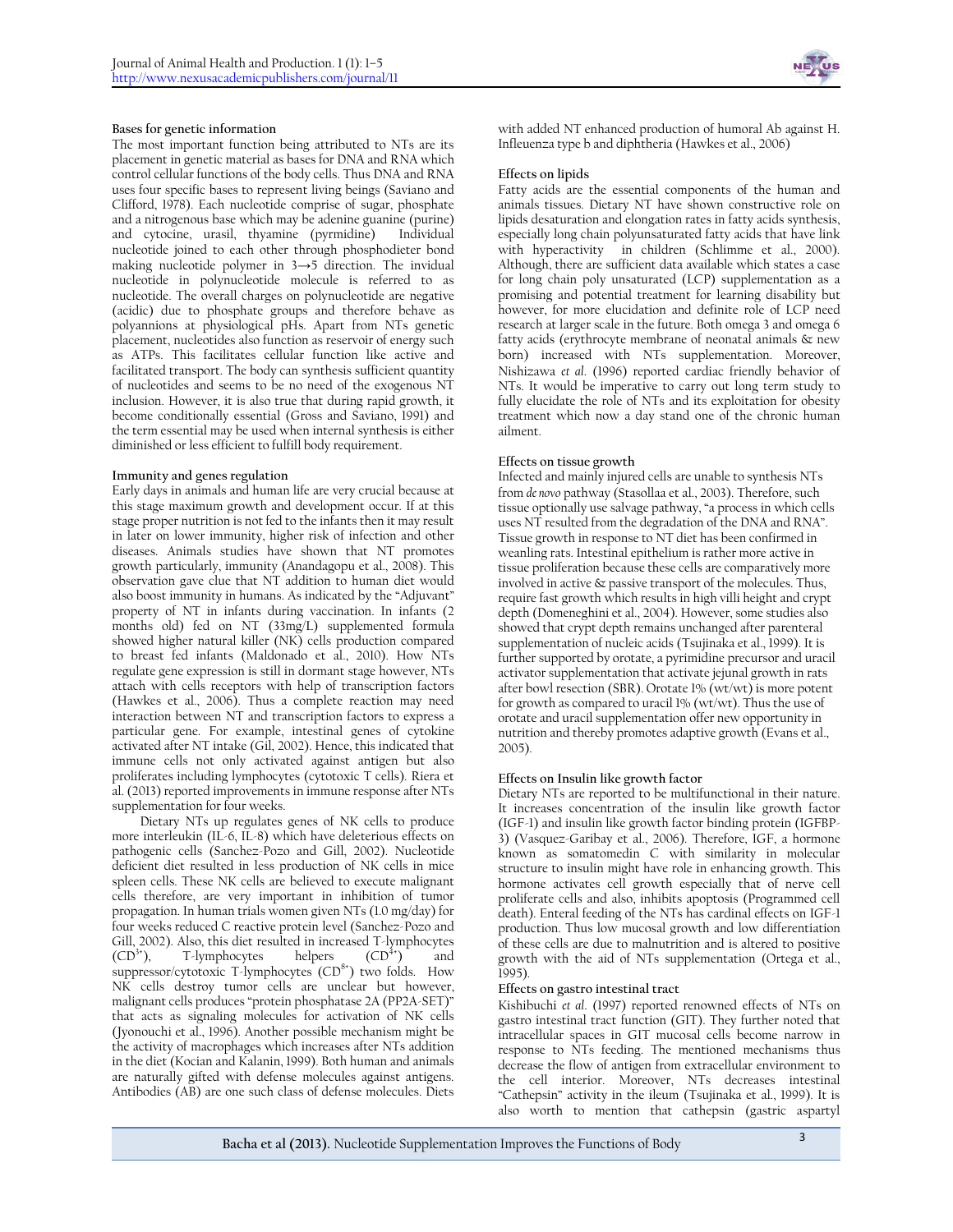

protease) encoded by the gene (CTSE) in human function as Pepsin A. Cathepsin is a protinase excreted by the mucus epithelial cells of GIT. Interestingly, it is the first aspartic protinase expressed in the fetal stomach. It is the major cause of (more than half) gastric cancers. Immature GIT not only demand for higher content of DNA & RNA but also individual NTs for protective function of the GIT. Clinical trials have confirmed "Catch up growth" in infants (Vasquez-Garibay et al., 2006). Thus malnourished infants might have the opportunity to be progressed towards normal growth. Similarly, liver pool of the NTs also depends on availability of exogenous NTs (Lopez-Navarro et al., 1995). NTs function like prebiotics because it promote intestinal microflora. Therefore, exerts positive impacts on Biofido-bacteria population in the animals and humans in a similar way as infants fed on mother milk (Tanaka and Mutai, 1980). It increases level of Lactobacillus acidophilus and Bifidobacteria (Mateo et al., 2004). Finally, NTs increases maltase and lactase ratio thus plays pivotal role in GIT maturity.

#### **Neurological development**

Dietary habits have pronounced effects on behavior (Christensen and Pettijohn, 2001) For example, carbohydrates rich food especially derived from vegetables and fruits relieve depressiveness. On the other hand, there are foods and feeds that contribute in producing stress in humans and animals respectively. Nucleotide sufficient diets are used to decrease stress level especially those having poor dietary status (Vasquez-Garibay et al., 2006). Recent finding suggested that NTs decreases response of the hormones associated with physiological stress (Naughton et al., 2007).

#### **Oxidative stress**

It is not clear that NTs supplements possess anti-oxidative property per se. however; NTs supplements could nevertheless take part in the prevention of DNA breakage due to oxidative stress. Nucleotides potentially reduces oxidative stress aroused from higher intake of PUFA in pigs feed. Thus, dietary oxidative stresses (genotoxic effects) on immune cells, DNA/RNA might be reduced in animals (Yamamoto et al., 1997).

#### **Role in metabolism**

Although it will be hard to locate exact mechanism of how NTs are metabolized in growing infants. However, it is also apparent from literature that intestine of animals and humans possess digestive enzymes (Salobir et al., 2005). These digestive enzymes are capable of digesting RNAs to Cytidine, uridine and uric acids (*in vivo*). Laboratory analysis also showed that NPN of the tissue homogenate of fetal intestine increased when incubated with human milk. Brush boarder epithelium produces digestive enzymes, pancreatic juices and bile salts (Welker et al., 2011). Both, RNA & DNA are degraded into oligonucleotides by endonucleases whereas, phosphodiesterase enzyme degrade oligonucleotides into free nucleosides. However, enzyme phosphorylase converts nucleoside into bases and ribose-1-phosphate. Thus, enzymatic conversion of the polynucleotides produced bulk of "degaradtive pool products" that are rapidly absorbs from small intestine.

**Cell signaling**

Cell signaling is important biological processes which integrate and keep smoothly whole process of the cells. Nucleotides involve in formation of, cyclic adenosine monophosphate (cAMP) and cyclic guanosine mono phosphate (cGMP) (Torres et al., 1998). These two molecules are the most important cells regulatory substances and therefore, known as "Secondary messenger". Hematopoiesis is the process in which blood cellular components are formed. Dietary NTs stimulate this

process by proliferating bone marrow cells (Morley et al., 1987). Interestingly, adenosine therapy (intravenous) is a potential vasodilator (Voet and Voe, 1995) thus, might be helpful in cardiac disease (Carver and Walker, 1995) and may also be helpful in asthma treatment.

#### **REFRENCES**

- Anandagopu P, Suhanya S, Jayaraj V and Rajasekaran E (2008). Role of thymine in protein coding frames of mRNA sequences. Bioinformation, 2 (7): 304-307.
- Beluhan S and Maric V (1995). Optimization of the RNA content Reduction in Saccharomyces Cerevisiae. Prehrambeno-tehnol.biotehnol. Rev.33 (2-3): 85-90.
- Bronk JR and Hastewell JG (1987). The transport of pyrimidines into tissue rings cut from rat small intestine. J Physiol. 382: 475-488.
- Carver JD and Walker VA (1995). The role of nucleotides in human nutrition. Nutr. Biochem. 6: 58-72.
- Chiofalo B, Presti VI, Voini GS, Dalessandro E, Chiofalo V and Liotta I (2011). Nucleotides in broiler chicken diet: effect on breast muscles quality. Czech. J. Food. Sci. 29: 308-317.
- Christensen L and Pettijohn L (2001). Mood and carbohydrate cravings. Appetite, 36:137-145.
- Clifford AJ and Story DL (1976). Levels of purines in foods and their metabolic effects in rats. Journal of Nutrition 106, 435-442.
- Dancey CP, Attree EA and Brown KF (2006). Nucleotide supplementation: a randomised double-blind placebo controlled trial of IntestAidIB in people with Irritable Bowel Syndrome. Nutrition Journal, 5:16, doi: 10.1186/1475-2891-5-16.
- Domeneghini C, Di Giancamillo A, Savoini G, Paratte R, Bontempo V and DellOrto V (2004). Structural patterns of swine ileal mucosa following L-glutamine and nucleotide administration during the weaning period: A histochemical and histometrical study. Histol and Histopathol. 19: 49-58.
- Evans ME, Tian J, Gu L, Jones H and Ziegler TR (2005). Dietary Supplementation With Orotate and Uracil Increases Adaptive Growth of Jejunal Mucosa After Massive Small Bowel Resection in Rats. J Parenteral and Enteral Nutr. 29 (5): 315-321.
- Gil A (2002). Modulation of the immune response mediated by dietary nucleotides. European J Clinical Nutr. 56 (S3): S1-S4.
- Gross CJ and Saviano DA (1991). The effect of nutritional state and allopurinol on nucleotide formation in enterocytes from the guinea pig small intestine. Biochem. Biophys. Acta. 1073: 260-267.
- Gutierrez-Castrellon P, Mora-Magana I, Dıaz-Garcıa I, Jimenez-Gutierrez C, Ramirez-Mayans J and Solomon-Santibanez GA (2007). Immune response to nucleotide-supplemented infant formulae: systematic review and meta-analysis. British J Nutr. 98, Suppl. 1, S64–S67.
- Hawkes JS, Gibson RA, Roberton D, Makrides M (2006). Effect of dietary nucleotide supplementation on growth and immune function in term infants: a randomized controlled trial. Eur J Clin Nutr. 60 (2): 254-64.
- Ingledew WM (1999). Yeast-could you base a business on this bug? In Biotechnology in the Feed Industry. Proc. of Alltech's 15th Annual Symposium. T. P. Lyons and K. A. Jacques, eds. Nottingham University Press, Nottingham, UK. Pages 27-47.
- Jyonouchi H, Sun S and Sato S (1996). Nucleotide-free diet suppresses antigen-driven cytokine production by primed T-cell: effects of supplemental nucleotides and fatty acids. Nutr. 12: 608-615.
- Kishibuchi M, Tsujinaka T, Yano M, Morimoto T, Iijima S, Ogawa A, Shiozaki H and Monden M (1997). Effects of nucleoside and a nucleotide mixture on gutmucosal barrier function on parenteral nutrition in rats. J. Parenter. Enteral Nutr. 21:104-111.
- Kocian J and Kalanin J (1999). Changes in cellular immunity after administration of nucleotides. Cas Lek Cesk, 138: 209-211.
- Lassalas B, Jouany JP and Broudiscou L (1993). Dosage des bases puriques et pyrimidiques pcr chromatographie liqide a haunte performance. Annales de Zootechnie, 42, 170-171.
- Liao KY, Wu TC, Huang CF, Lin CC, Huang IF, Wu L (2011). Profile of nucleotides and nucleosides in Taiwanese human milk. Pediatr Neonatol. 52 (2): 93-7.
- Lopez-Navarro AT, Gil A and Sanchez-Pozo A (1995). Deprivation of dietary nucleotides results in a transient decrease in acid-soluble nucleotides and RNA concentration in rat liver J. Nutr. 125: 2090-2095.
- Maldonado J, Lara-Villoslada F, Sierra S, Sempere, Gomez M, Rodriguez JM, Boza J, Xaus J and Olivares M (2010). Safety and tolerance of the human milk probiotics strain Lactobacillus salivarius CECT5713 in 6 month-old children. Nutr. 26:1082–7.
- Maloney D (1998). Yeasts. in Kirk-Othmer Encyclopedia of Chemical Technology. 4th, ed. J. I. Kroschwitz and M. Howe-Grant, eds. John Wiley and Sons, Inc., New York, NY. Pages 761-788.
- Mateo, C.D, Peters DN and Stein HH (2004). Nucleotides in sow colostrums and milk at different stages of lactation. J. Anim. Sci. 82:1339-1342.